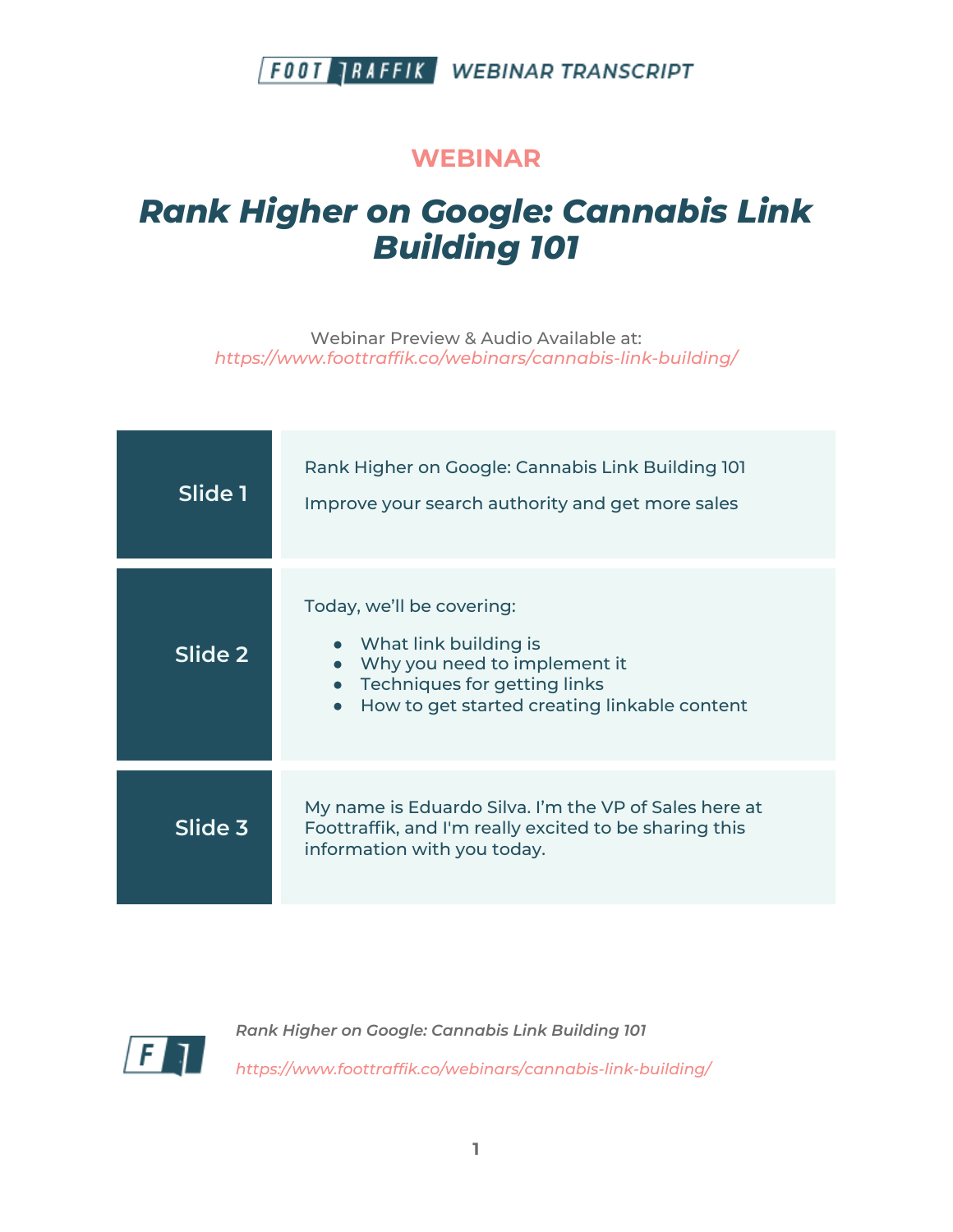

| Slide 4 | Foottraffik is a digital advertising and analytics agency.<br>We've been in business for over five years now, exclusively<br>focused on dispensaries and delivery services within<br>North America. We're really excited to be helping advance<br>our industry forward.                                                                                                                                                                                                                                                                          |
|---------|--------------------------------------------------------------------------------------------------------------------------------------------------------------------------------------------------------------------------------------------------------------------------------------------------------------------------------------------------------------------------------------------------------------------------------------------------------------------------------------------------------------------------------------------------|
| Slide 5 | A couple of housekeeping items before we get started.<br>If you have your cell phones on you, please put them<br>facing down on your desk or mute them. We are going to<br>be covering a lot of information in a very short window of<br>time and it helps to retain focus.<br>Familiarize yourself with the Zoom interface. If you<br>haven't become a master at Zoom yet, if you go to the<br>bottom of your screen there is a Q&A button. We do have<br>moderators with us today that will be addressing<br>questions throughout the webinar. |
| Slide 6 | Link building is an integral part of search engine<br>optimization.<br>If you've joined some of our previous webinars, you know<br>that search engine optimization, or SEO as it's more<br>commonly called, is all about optimizing your website<br>around particular keywords, improving the user<br>experience, and incorporating strategies that help you<br>with Google ranking factors.<br>Link building is one of those strategies, and it plays right<br>into what Google cares about. According to Search                                |

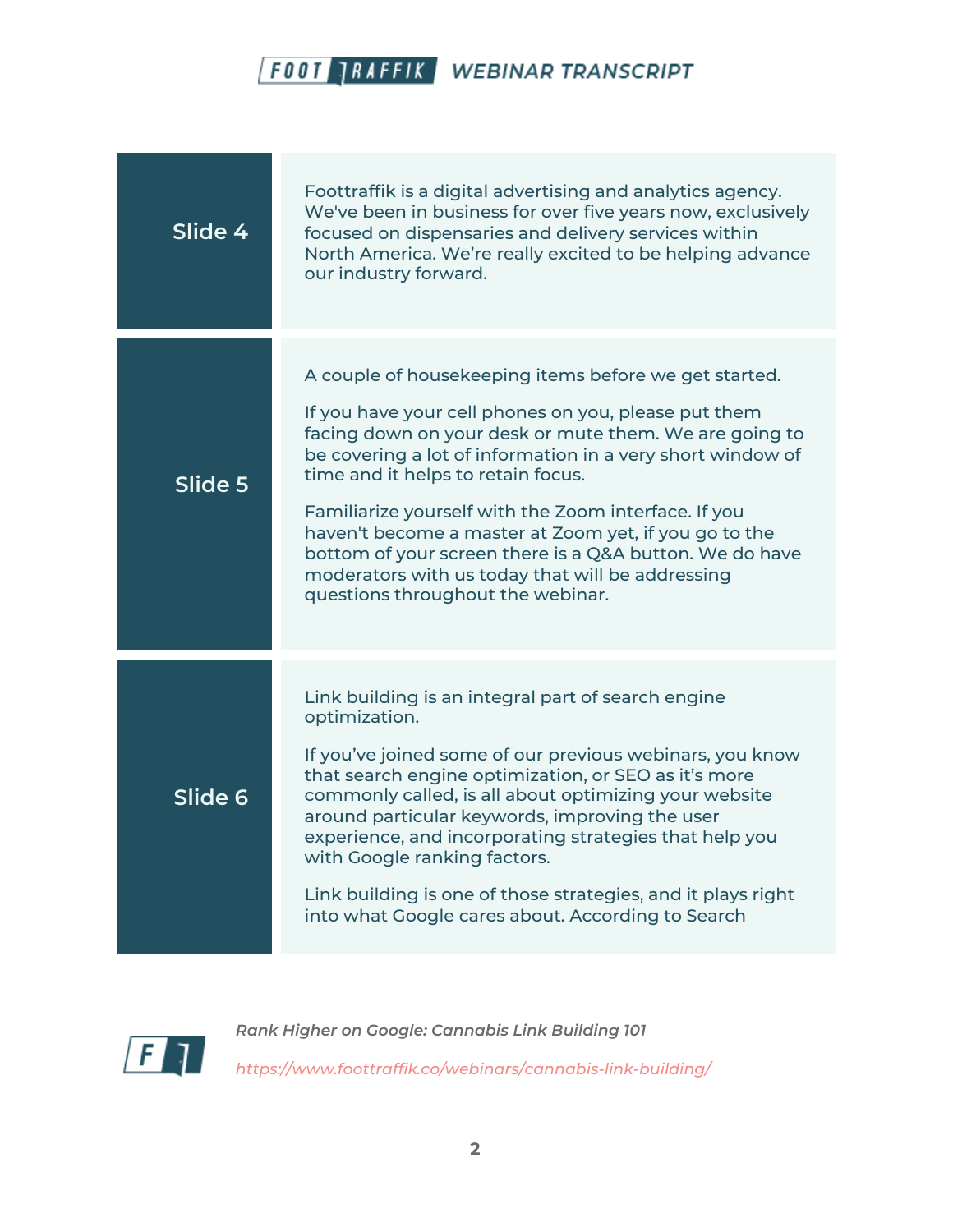|         | Engine Land, links are one of the top two factors that<br>Google considers for its rankings.                                                                                                                                                                                                                                |
|---------|-----------------------------------------------------------------------------------------------------------------------------------------------------------------------------------------------------------------------------------------------------------------------------------------------------------------------------|
|         | Want to rank higher on Google?                                                                                                                                                                                                                                                                                              |
|         | Need to secure your position so competitors don't take<br>the top spot?                                                                                                                                                                                                                                                     |
|         | Link building, as part of a broader SEO strategy, can help<br>with that.                                                                                                                                                                                                                                                    |
|         | When you run a search on Google, they want to give you<br>the most relevant results. They try to match your search<br>intent so that if you're doing a search to learn more about<br>something, you get educational results. If you're doing a<br>search to buy something, you get shopping results. Makes<br>sense, right? |
|         | This has made Google extremely popular. There are over<br>3.5 billion Google searches a day. And I know that because<br>I asked Google.                                                                                                                                                                                     |
|         | So, how can you convince Google's algorithm that your<br>site is the answer to particular queries? How can you<br>show that your dispensary is the best one to show<br>searchers in your area?                                                                                                                              |
|         | To rank which sites and pages it will point to, Google looks                                                                                                                                                                                                                                                                |
| Slide 7 | at a lot of factors. These are all part of their secretive<br>algorithm. And these ranking factors all revolve around<br>$F - A - T$ .                                                                                                                                                                                      |
|         | This stands for expertise, authoritativeness, and<br>trustworthiness. If your website is able to showcase these<br>three factors, then you're going to show up higher in                                                                                                                                                    |
|         |                                                                                                                                                                                                                                                                                                                             |

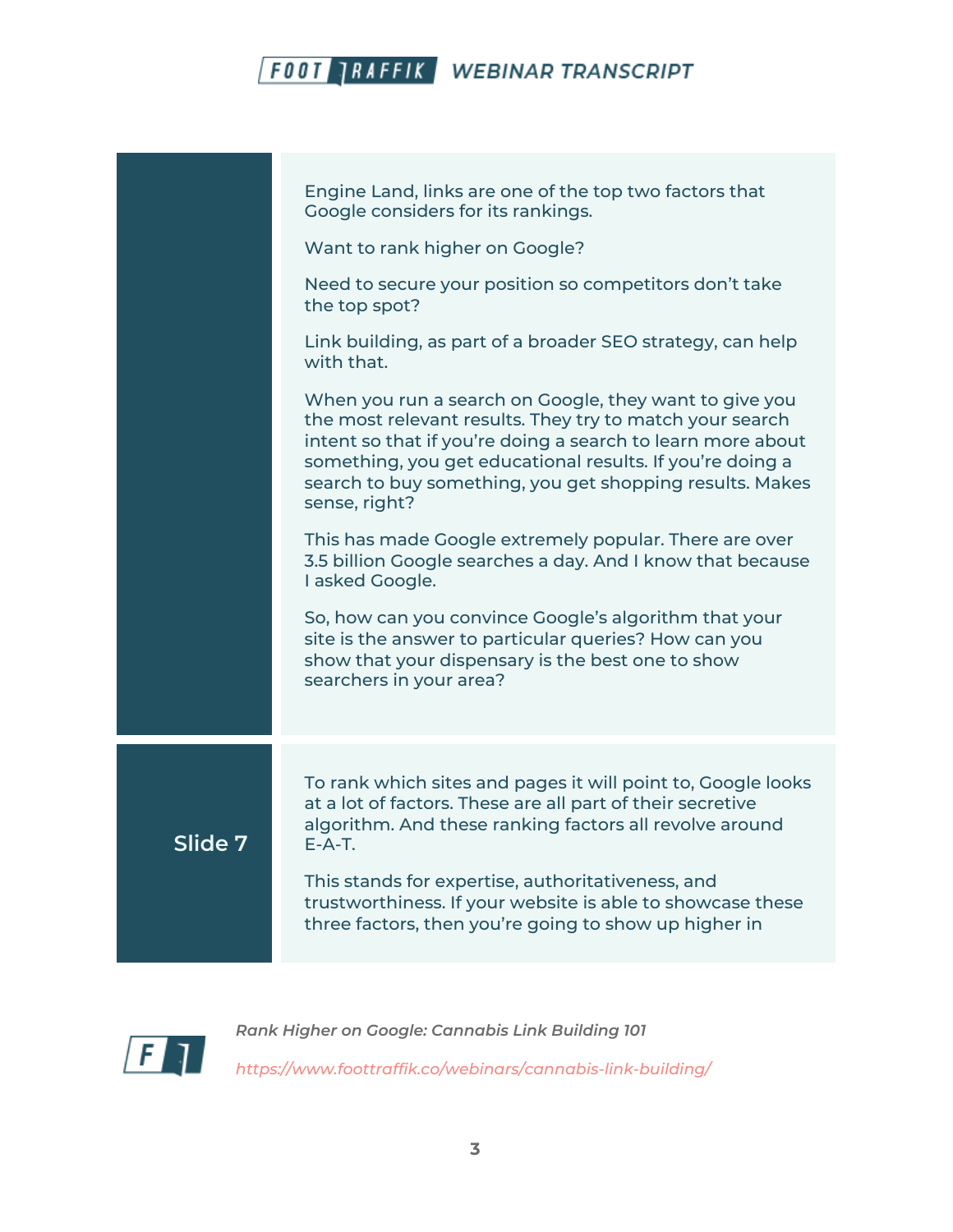| relevant searches.<br>So how can you do this?<br>In addition to creating great content, creating a link<br>building strategy as part of your larger SEO strategy will<br>help showcase the E-A-T of your website.<br>When people link to your site, they're essentially<br>endorsing you as an expert. Those links help to build site<br>authority. They tell Google that people like your content<br>and that it's relevant.<br>Once Google has that information, when someone does a<br>relevant search, they'll be able to highlight your<br>dispensary as a qualified search result.<br>That's the "why" of link building, so let's get into the what.<br>The act of getting sites to link to you is link building.<br>Link-building typically prioritizes two types of links:<br>internal links that are on your own website and point to<br>your own pages and backlinks, which are inbound links<br>coming from other websites.<br>Slide 8<br>Let's say you have a blog post talking about sativas and at<br>the end, you link to your menu or location page. That's an<br>internal link.<br>If you're mentioned in an article about dispensaries and<br>they link to your website, that's a backlink.<br>The quality of the links matters, of course. While you want<br>many links, they should be from relevant sites or |  |  |
|-----------------------------------------------------------------------------------------------------------------------------------------------------------------------------------------------------------------------------------------------------------------------------------------------------------------------------------------------------------------------------------------------------------------------------------------------------------------------------------------------------------------------------------------------------------------------------------------------------------------------------------------------------------------------------------------------------------------------------------------------------------------------------------------------------------------------------------------------------------------------------------------------------------------------------------------------------------------------------------------------------------------------------------------------------------------------------------------------------------------------------------------------------------------------------------------------------------------------------------------------------------------------------------------------------------------------------------|--|--|
|                                                                                                                                                                                                                                                                                                                                                                                                                                                                                                                                                                                                                                                                                                                                                                                                                                                                                                                                                                                                                                                                                                                                                                                                                                                                                                                                   |  |  |
|                                                                                                                                                                                                                                                                                                                                                                                                                                                                                                                                                                                                                                                                                                                                                                                                                                                                                                                                                                                                                                                                                                                                                                                                                                                                                                                                   |  |  |
|                                                                                                                                                                                                                                                                                                                                                                                                                                                                                                                                                                                                                                                                                                                                                                                                                                                                                                                                                                                                                                                                                                                                                                                                                                                                                                                                   |  |  |
|                                                                                                                                                                                                                                                                                                                                                                                                                                                                                                                                                                                                                                                                                                                                                                                                                                                                                                                                                                                                                                                                                                                                                                                                                                                                                                                                   |  |  |
|                                                                                                                                                                                                                                                                                                                                                                                                                                                                                                                                                                                                                                                                                                                                                                                                                                                                                                                                                                                                                                                                                                                                                                                                                                                                                                                                   |  |  |
|                                                                                                                                                                                                                                                                                                                                                                                                                                                                                                                                                                                                                                                                                                                                                                                                                                                                                                                                                                                                                                                                                                                                                                                                                                                                                                                                   |  |  |
|                                                                                                                                                                                                                                                                                                                                                                                                                                                                                                                                                                                                                                                                                                                                                                                                                                                                                                                                                                                                                                                                                                                                                                                                                                                                                                                                   |  |  |
|                                                                                                                                                                                                                                                                                                                                                                                                                                                                                                                                                                                                                                                                                                                                                                                                                                                                                                                                                                                                                                                                                                                                                                                                                                                                                                                                   |  |  |
|                                                                                                                                                                                                                                                                                                                                                                                                                                                                                                                                                                                                                                                                                                                                                                                                                                                                                                                                                                                                                                                                                                                                                                                                                                                                                                                                   |  |  |
|                                                                                                                                                                                                                                                                                                                                                                                                                                                                                                                                                                                                                                                                                                                                                                                                                                                                                                                                                                                                                                                                                                                                                                                                                                                                                                                                   |  |  |
|                                                                                                                                                                                                                                                                                                                                                                                                                                                                                                                                                                                                                                                                                                                                                                                                                                                                                                                                                                                                                                                                                                                                                                                                                                                                                                                                   |  |  |

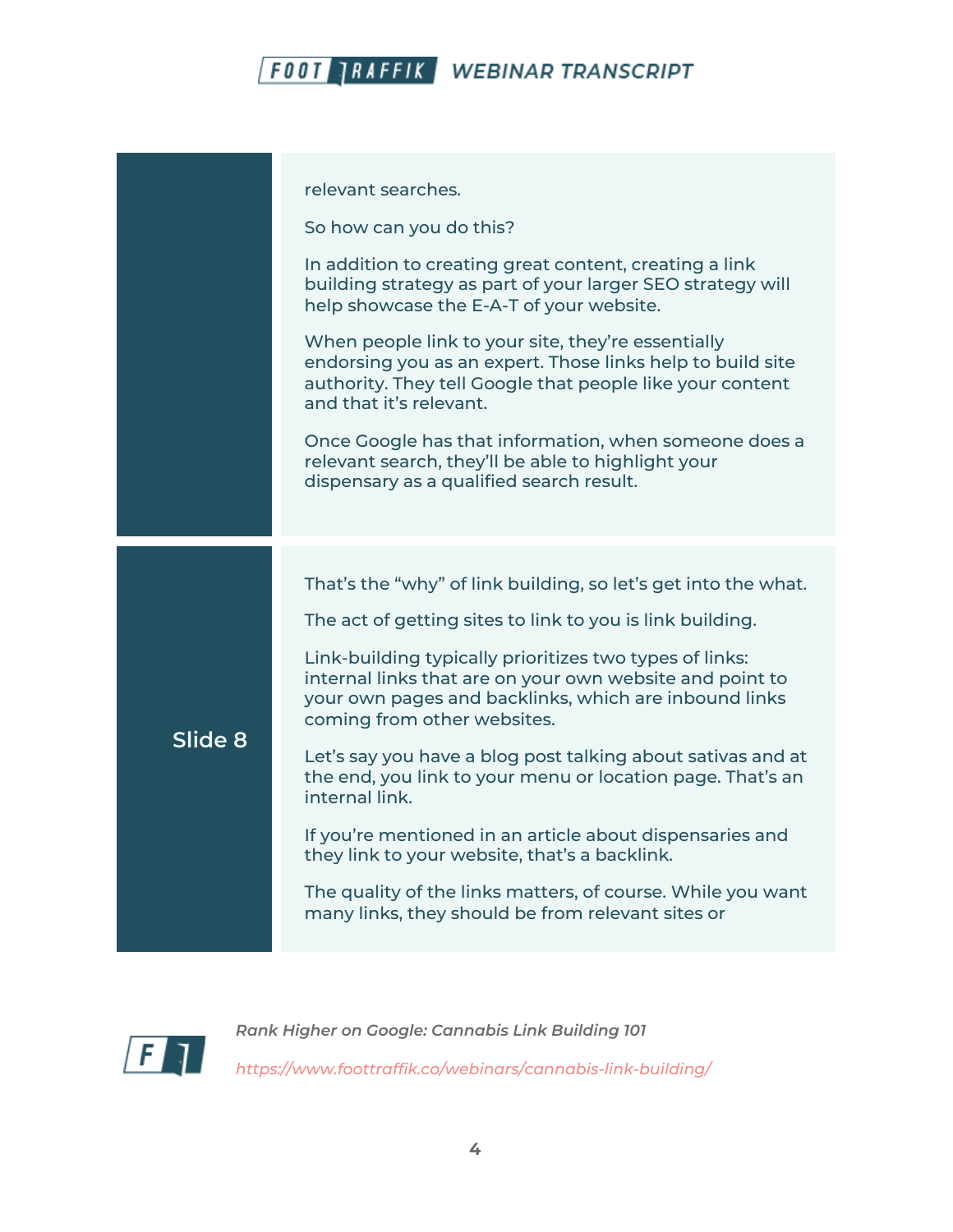|         | individuals because their domain authority helps increase<br>the value of the link. The text that they use to link to you,<br>known as the anchor text, matters too. It should be<br>relevant to the content that's being linked to.<br>When creating a link building strategy, you want to<br>consider a couple of things to ensure that you're<br>maximizing your time and actually boosting your SEO.<br>First, set your goals. What types of links do you want to<br>score, how many do you envision getting, and what<br>timeframe do you want to achieve this in?<br>Next, before getting started on creating content, make<br>sure to audit your site and any off-site profiles or directory<br>listings for missed opportunities. Do they all have the<br>appropriate links? If not, get the right links added.<br>Now, let's dive into internal links. |
|---------|-----------------------------------------------------------------------------------------------------------------------------------------------------------------------------------------------------------------------------------------------------------------------------------------------------------------------------------------------------------------------------------------------------------------------------------------------------------------------------------------------------------------------------------------------------------------------------------------------------------------------------------------------------------------------------------------------------------------------------------------------------------------------------------------------------------------------------------------------------------------|
| Slide 9 | Internal links don't provide quite the same value as<br>backlinks, though they're still considered to be valuable<br>for SEO.<br>Internal links are useful for establishing site architecture<br>and spreading link equity around your site.<br>Having a crawlable internal link structure will make it<br>easier for search engines to find and index all of the pages<br>on your website—which means that Google can then<br>reference those pages for the appropriate search terms.<br>Now, in their rush to produce content, many websites<br>make the mistake of hiding or burying pages. They may<br>not make them part of their menu or link to them.                                                                                                                                                                                                    |

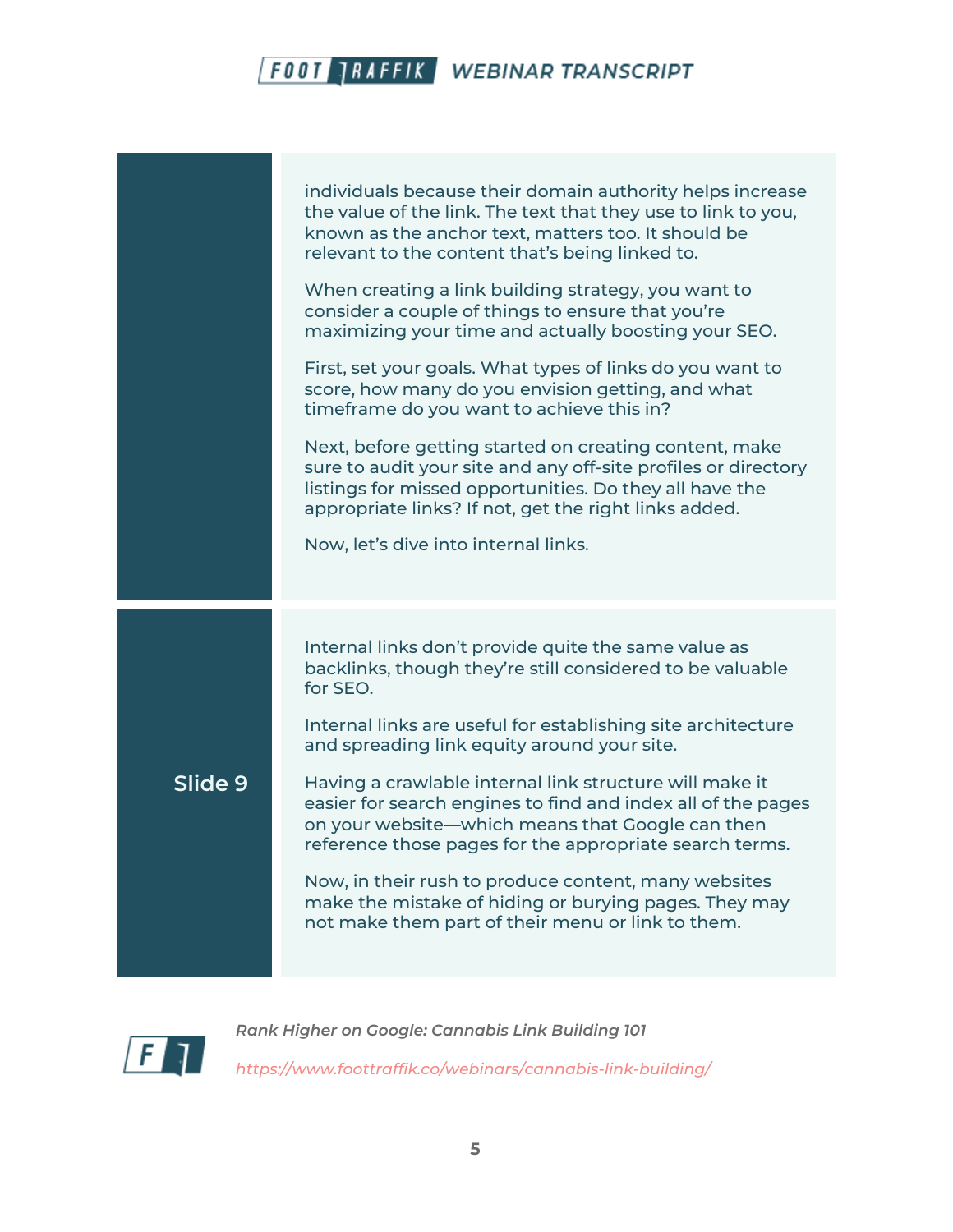However, in order for search engines like Google to rank your pages in a user's search results, it has to be able to find them. A solid internal link structure will make your pages more accessible and easier to find for both Google and potential customers.

I mentioned that internal links also work to distribute link equity among your pages. Link equity can be thought of as passing value and authority from one page to another.

Internal linking should be a consideration when creating your website, adding pages, and posting blog content.

Your website should feature an easy-to-navigate hierarchy that makes sense to your users.

For example, let's say you have multiple locations. From your homepage, you'd want to link to your locations page that then links to each of the different locations.

If you work in multiple states, then the locations page would feature the state pages, which would then link to the individual dispensaries. This is pretty logical and intuitive once you think about it.

When adding new pages or blog posts, you want to link to them properly and maintain your site hierarchy and make them crawlable. One way to do this is to create pillar content, which is important content that you reference time and time again.

On our website, we have a knowledge base with pages that share information about digital marketing. Each of the pillar pages is full of important information that helps educate potential clients. When we write blog posts, we link to those pages when appropriate and that helps show Google the value of those pillar pages.

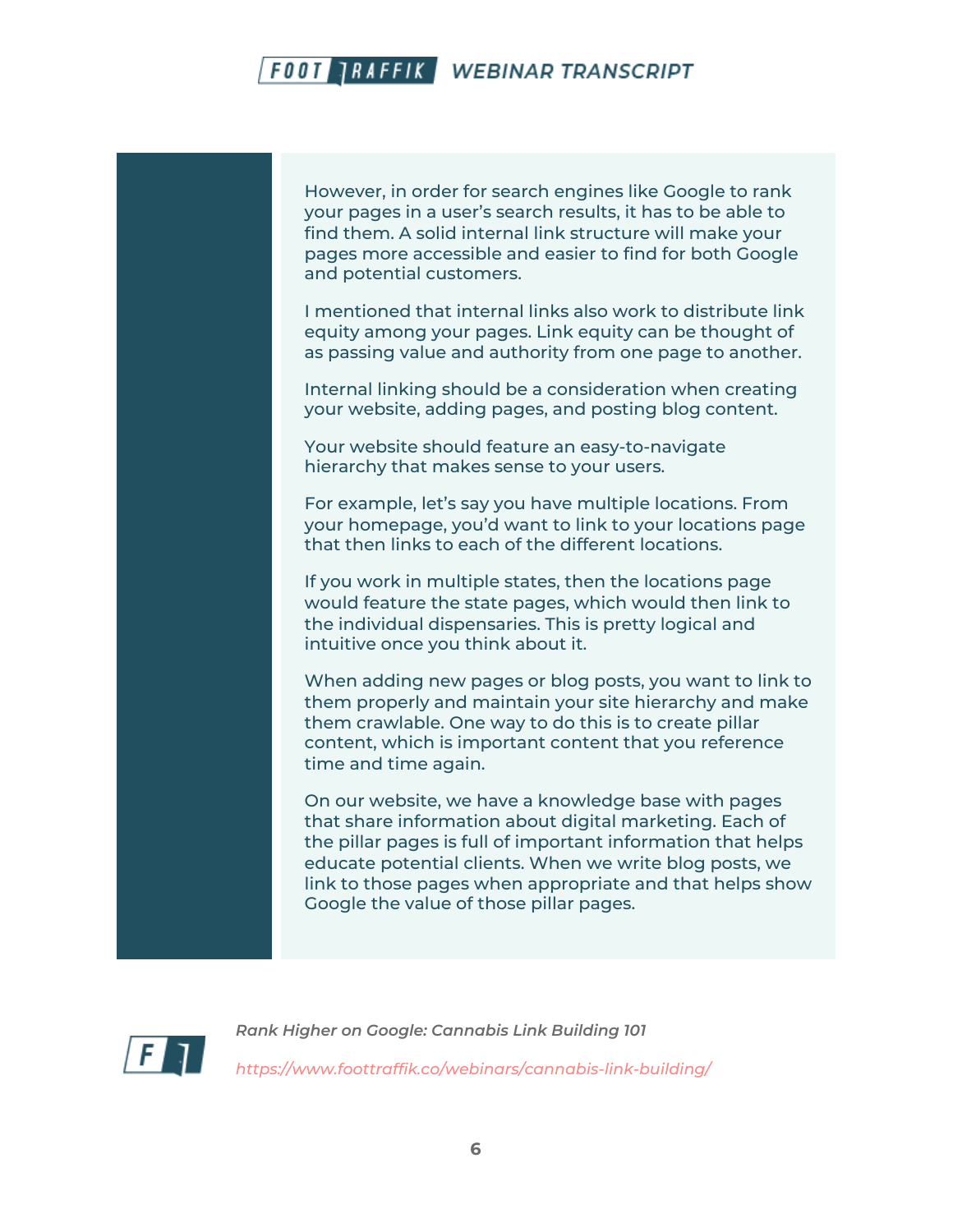|          | Speaking of blog posts, in addition to linking to your pillar<br>pages and menu, you'll also want to make sure that you<br>link to your other blog posts when appropriate.                                                                                                                                                                                                                                                                                                                                                                                                                                                                                                                                                                                                                                                                                                                                                                                                                                                                                                                                                                                                                                                                                                                                              |
|----------|-------------------------------------------------------------------------------------------------------------------------------------------------------------------------------------------------------------------------------------------------------------------------------------------------------------------------------------------------------------------------------------------------------------------------------------------------------------------------------------------------------------------------------------------------------------------------------------------------------------------------------------------------------------------------------------------------------------------------------------------------------------------------------------------------------------------------------------------------------------------------------------------------------------------------------------------------------------------------------------------------------------------------------------------------------------------------------------------------------------------------------------------------------------------------------------------------------------------------------------------------------------------------------------------------------------------------|
| Slide 10 | Let's talk backlinks now.<br>Backlinks are the gold standard for link building. When a<br>credible, high-authority website links to yours, it's almost<br>as if it were transferring some of its own authority to your<br>site.<br>When a search engine attempts to rank your website, it<br>doesn't just look at the content on your site. It also looks<br>at the external links pointing to that content.<br>Having a network of valuable backlinks will automatically<br>give your dispensary website a boost in search rankings.<br>Because of this, not all links are the same. Inbound links<br>coming from trusted, high-traffic, and high-authority<br>websites are more valuable than links coming from<br>less-known sites with less traffic.<br>When a credible website with a high ranking links to your<br>content, you can expect your ranking to go up over time.<br>But when a backlink originates from a low-value,<br>low-authority website, it can actually have the opposite<br>effect.<br>Low-value backlinks can hurt your search ranking, pulling<br>your site down in the rankings instead of pushing it up.<br>These types of backlinks are generally the result of black<br>hat SEO tactics that can get you in trouble with Google.<br>We don't participate in those types of strategies to |

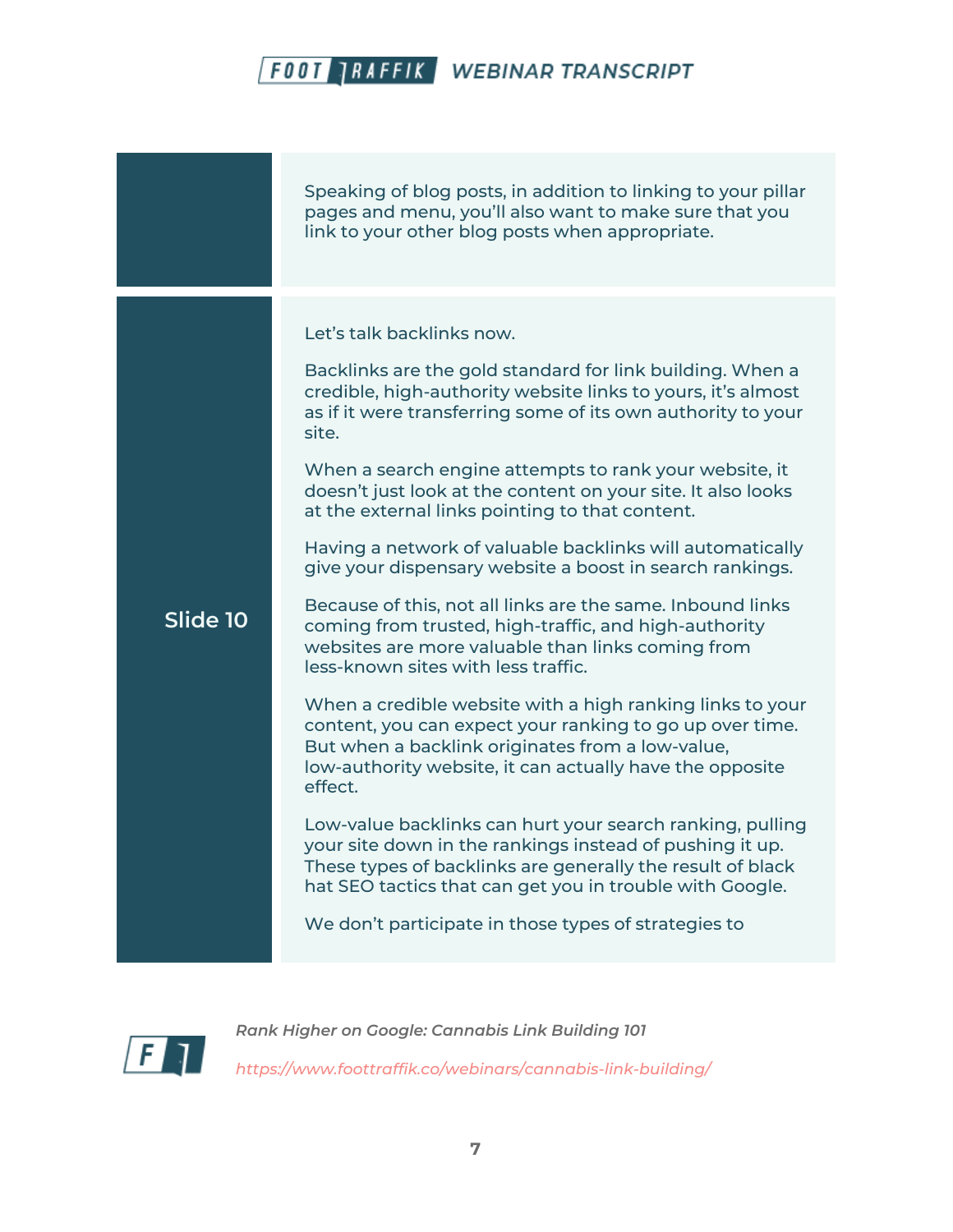|          | protect our clients. By implementing a robust link<br>building strategy, we can score high-quality backlinks<br>that improve our clients' rankings.<br>There are a variety of ways to score backlinks to your site,<br>so let's talk about those for a moment.                                                                                                                                                                                                                                                                                                                                                                                                                                                                                                                                                                                                                                                                                                                                                                                                                                                                                                                                |
|----------|-----------------------------------------------------------------------------------------------------------------------------------------------------------------------------------------------------------------------------------------------------------------------------------------------------------------------------------------------------------------------------------------------------------------------------------------------------------------------------------------------------------------------------------------------------------------------------------------------------------------------------------------------------------------------------------------------------------------------------------------------------------------------------------------------------------------------------------------------------------------------------------------------------------------------------------------------------------------------------------------------------------------------------------------------------------------------------------------------------------------------------------------------------------------------------------------------|
| Slide 11 | The best way to get backlinks is to create good content<br>that people want to share via social or on their own blog<br>posts. By showcasing your knowledge of the industry and<br>of cannabis in general, you can create content that people<br>want to link to.<br>For a dispensary, this could be educational content about<br>the entourage effect, terpenes, or CBD, among other<br>things.<br>You can also feature brands. Some brands may be willing<br>to link to your content about them or share it via social<br>media.<br>Now, this doesn't just have to be text. Yes, a great blog<br>post about these topics is a good idea, but if you have the<br>resources and time, you can take this further.<br>In addition to blog posts, you can create videos to provide<br>information in an accessible format. You can also create<br>infographics or fun gifs that relevant sites will want to<br>share or link to.<br>We do offer content services for our clients. We have a<br>blog service that includes ideation, creation, and<br>publication so that you get the benefits without having to<br>do the work. This is the fastest way to get started with<br>content creation. |

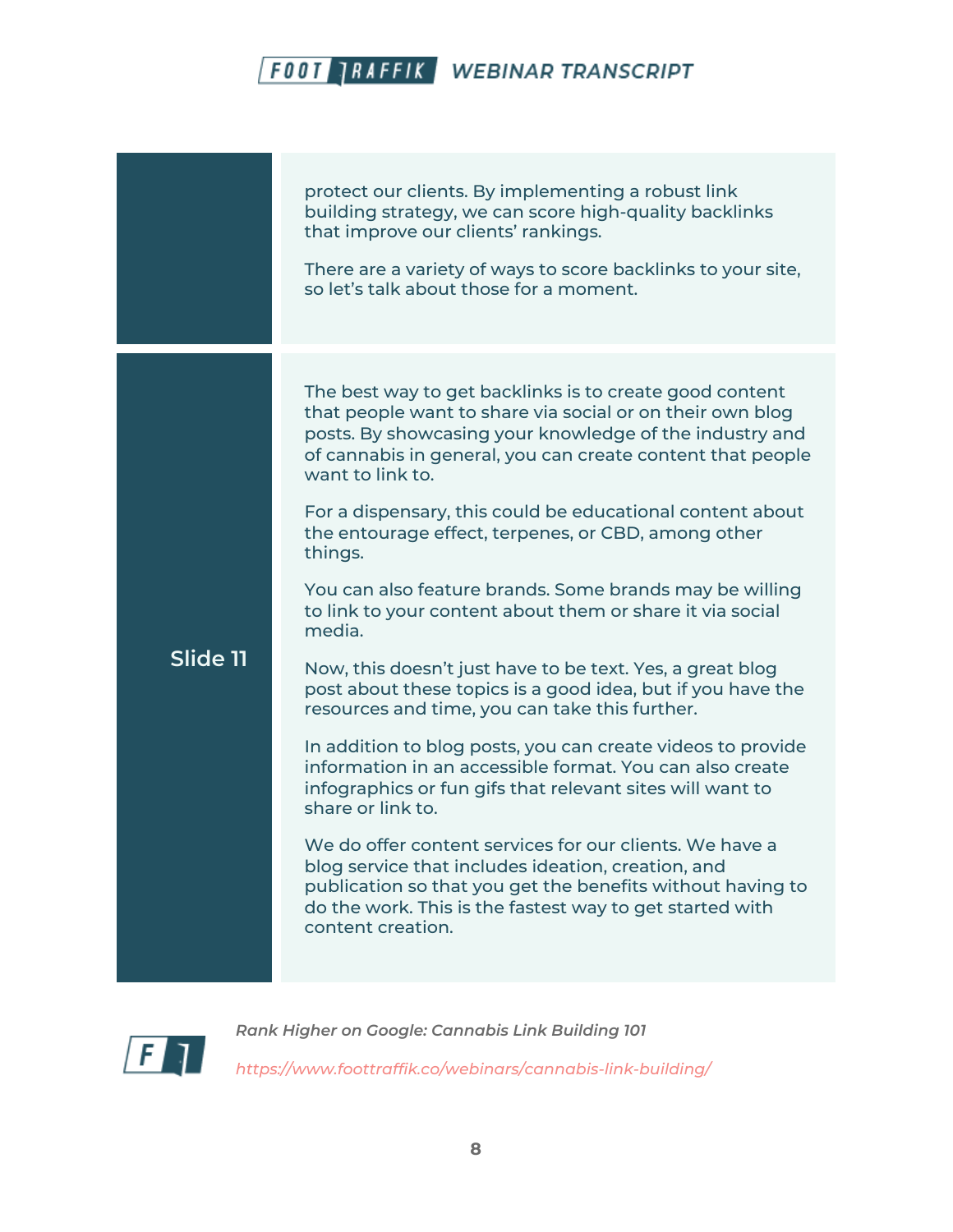|                          | If you want to tackle this by yourself, you'll want to start<br>with keyword research or consumer research to dial into<br>what potential customers want to know and read.<br>One simple way to do this is to check in with your<br>budtenders to see what questions they get asked the<br>most. From there, you'll need to create a post, edit it, find<br>or create images, and then publish regularly.                                                                                                                                                                                                    |
|--------------------------|--------------------------------------------------------------------------------------------------------------------------------------------------------------------------------------------------------------------------------------------------------------------------------------------------------------------------------------------------------------------------------------------------------------------------------------------------------------------------------------------------------------------------------------------------------------------------------------------------------------|
| Slide 12                 | Another way to get links to your site is by ensuring you're<br>listed in directories like Yelp, Weedmaps, and Leafly.<br>Of course, the first listing you need to create is your<br>Google My Business profile. From there, you'll want to<br>focus on directories that are relevant to the industry.<br>Right now, Weedmaps gets more traffic than Leafly, so<br>you definitely want to create a listing there.<br>The fastest way to get on all of the right listing directories<br>is to use our listing service. We'll create a profile for you<br>and get your dispensary on all the right directories. |
| $S$ lide $\overline{13}$ | You can also score backlinks by speaking or presenting at<br>cannabis conferences and events.<br>There are plenty of educational conferences and events<br>happening across the country thanks to the popularity of<br>legalization. Of course, these are virtual right now, but<br>they still present a great opportunity for getting a high<br>quality backlink.                                                                                                                                                                                                                                           |

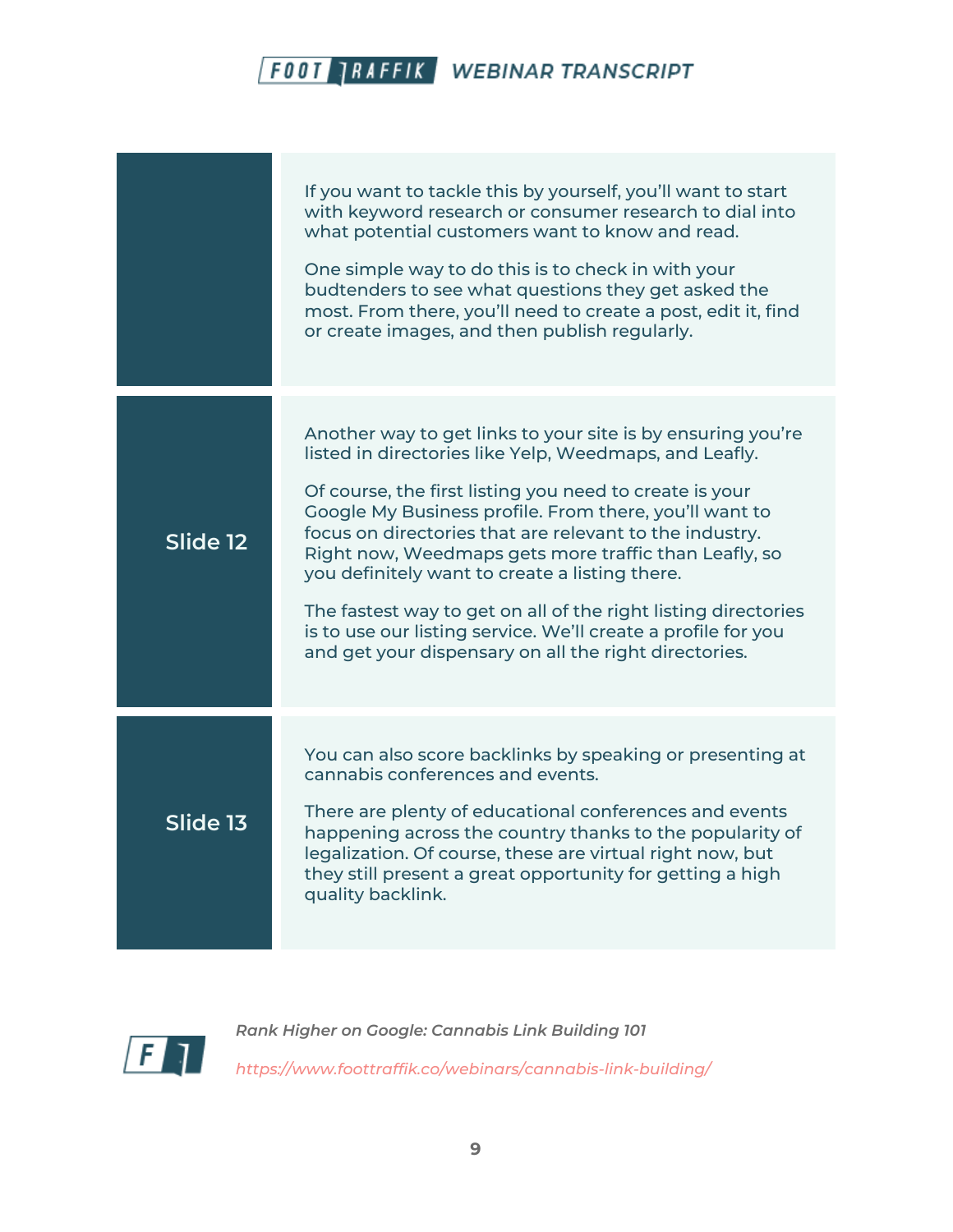|          | Depending on the size of your company, you may be able<br>to land speaking gigs at popular conferences like MJ Biz<br>Con.<br>Or, if you have expertise in a particular part of the<br>industry, you may be able to secure a spot as a panelist at<br>conferences that cover a variety of topics.<br>For example, if you've centered your dispensary around<br>wellness and have a history with alternative medicine, you<br>may be able to speak about the role of dispensaries as<br>alternative medicine providers or as a partner to<br>integrative medicine practices.<br>Local events can help you build links as well. If you have a<br>partnership with a yoga studio, for example, you can each<br>mention your joint events on your websites. You can also<br>submit that event to other sites like your local newspaper<br>or local library. Some dispensaries even partner with<br>libraries themselves to help educate patients about<br>cannabis. |
|----------|-----------------------------------------------------------------------------------------------------------------------------------------------------------------------------------------------------------------------------------------------------------------------------------------------------------------------------------------------------------------------------------------------------------------------------------------------------------------------------------------------------------------------------------------------------------------------------------------------------------------------------------------------------------------------------------------------------------------------------------------------------------------------------------------------------------------------------------------------------------------------------------------------------------------------------------------------------------------|
|          |                                                                                                                                                                                                                                                                                                                                                                                                                                                                                                                                                                                                                                                                                                                                                                                                                                                                                                                                                                 |
| Slide 14 | There are a lot of cannabis-friendly podcasts out there.<br>Why not reach out to one and propose doing an episode<br>together? Many podcasts will have information about<br>being a contributor or guest on their website.<br>Alternatively, you can start your own podcast and feature<br>guests who will link to your podcast on their site.<br>Webinars can also be a useful way to score a link. Right<br>now, most events have gone virtual and Zoom is a daily<br>thing. We've been doing webinars for almost a year now<br>and it's a great way to both create content and share                                                                                                                                                                                                                                                                                                                                                                         |

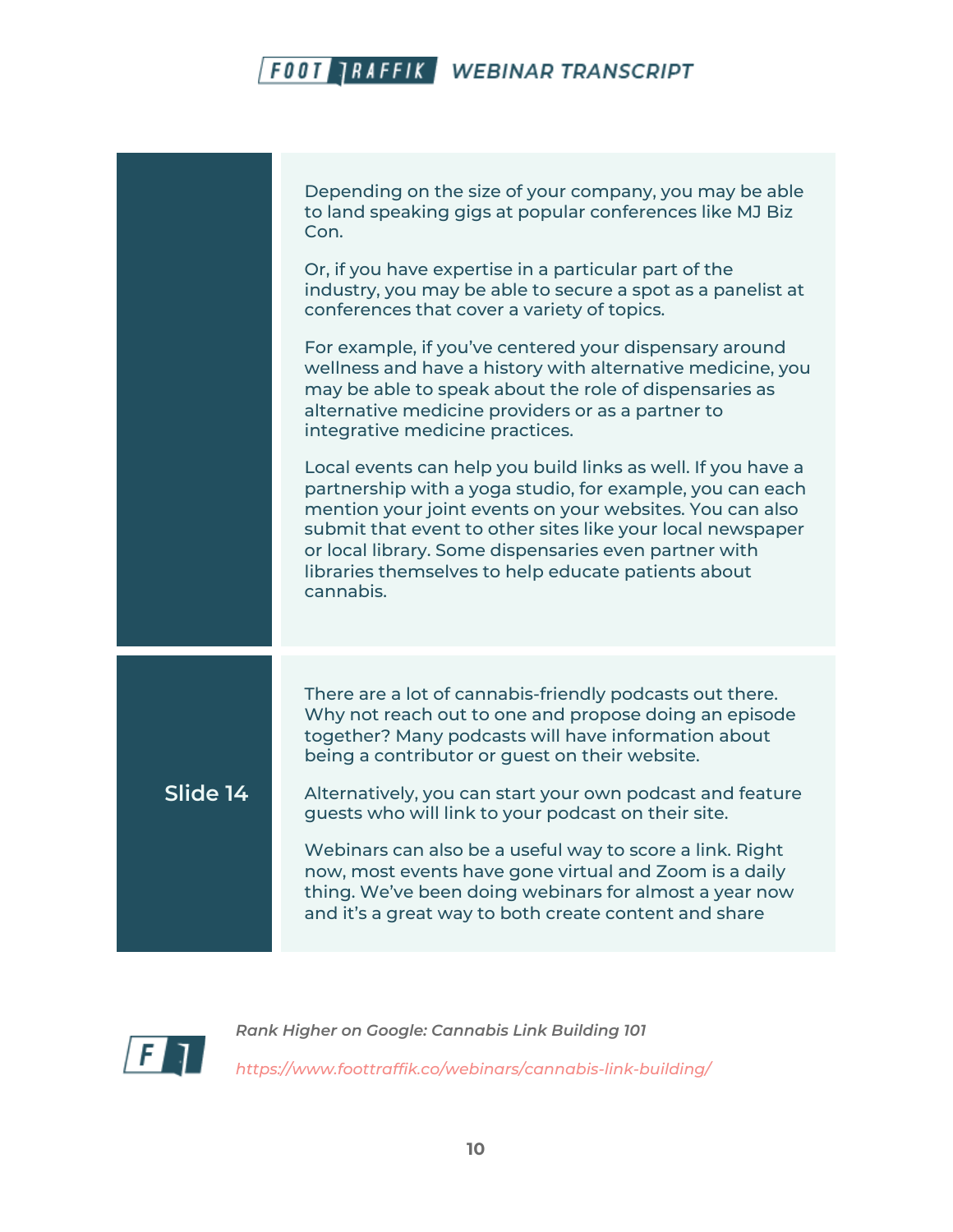|          | valuable information with interested parties.<br>For dispensaries, you can do educational webinars about<br>cannabinoids, terpenes, and more.                                                                                                                                                                                                                                              |
|----------|--------------------------------------------------------------------------------------------------------------------------------------------------------------------------------------------------------------------------------------------------------------------------------------------------------------------------------------------------------------------------------------------|
|          | You can also transition your events into webinars. Rather<br>than having a vendor day, you can do a vendor webinar<br>that can be viewed time and time again.                                                                                                                                                                                                                              |
|          | If you used to host marijuana and meditation classes, go<br>virtual and create a series. These can live on your website<br>so that you have quality content and they can easily be<br>linked to and shared.                                                                                                                                                                                |
|          | Another way to build links is to post on other website's<br>blogs. For example, if you create a good article that gets<br>accepted by Green Entrepreneur, your bio will have a link<br>to your website in it.                                                                                                                                                                              |
| Slide 15 | Some sites only offer no-follow links, so be sure to check<br>before investing too much time into creating content that<br>won't give you a big boost. This means that the site owner<br>has added an attribute to the link to tell Google not to<br>pass off some of its page rank to the site being linked. This<br>is often the case on sites like Medium or in blog posts<br>comments. |
|          | Now, that doesn't mean that you shouldn't bother with<br>no-follow links. It can still be worthwhile because while<br>you may not get the SEO boost, you may still get people<br>clicking through to your website if your article is good.                                                                                                                                                 |
|          | Essentially, weigh the benefits versus the cost of your<br>time to determine whether you should go down this<br>route.                                                                                                                                                                                                                                                                     |
|          |                                                                                                                                                                                                                                                                                                                                                                                            |

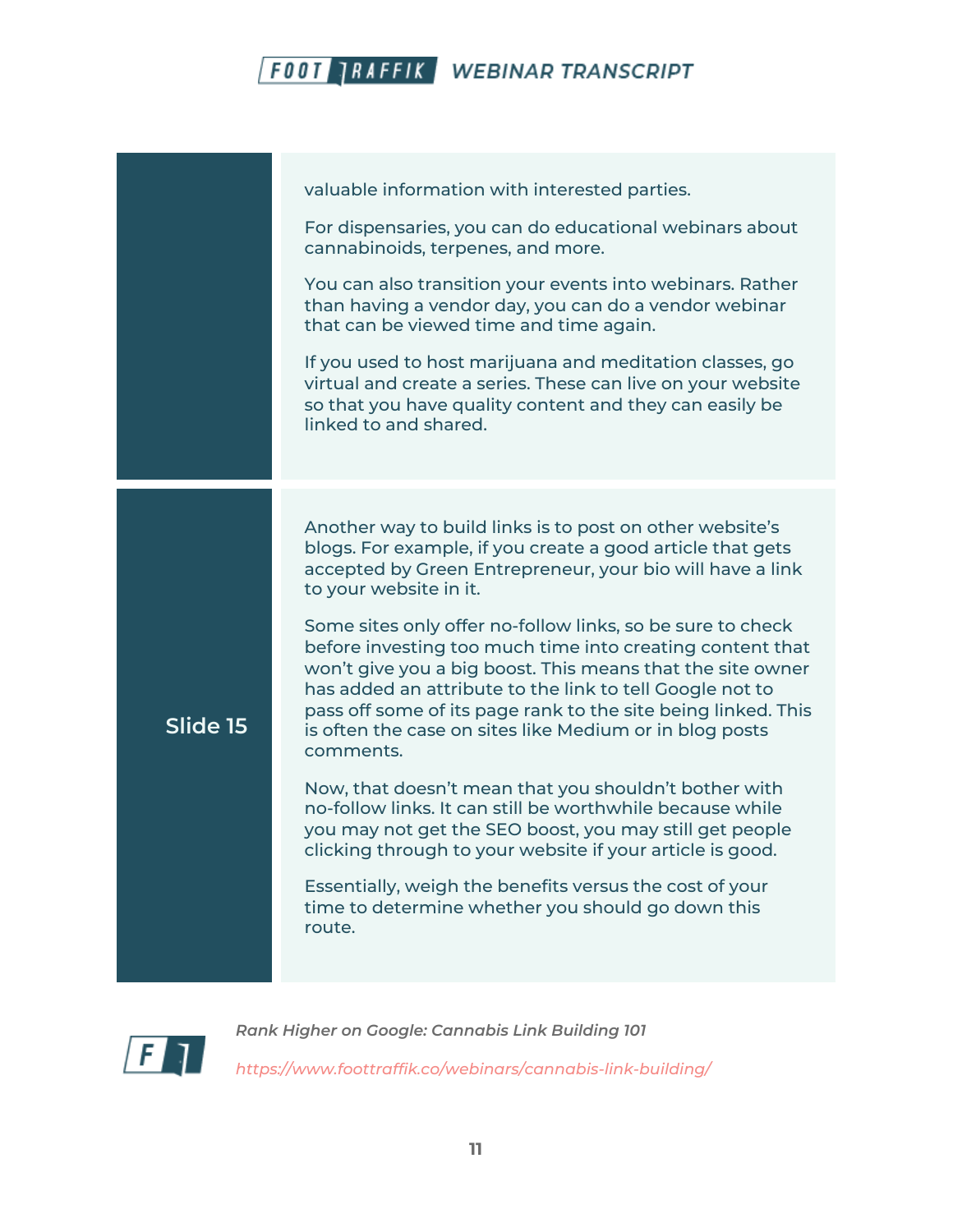| Slide 16 | To track your link building strategy, you will likely want to<br>use a couple of different software platforms and check<br>them regularly.<br>We always recommend that our clients install Google<br>Analytics. The Google Analytics platform lets you see<br>where your traffic is coming from. We use it as part of our<br>revenue attribution.<br>When you set this up properly, you can see how many<br>sales resulted from your different links. You can also see<br>whether sales from organic traffic increase over time,<br>which is the larger goal of a quality SEO strategy.<br>You can also track the effectiveness of your link building<br>with a site like Ahrefs. Ahrefs helps measure how many<br>backlinks your site has.<br>It's a robust tool that can help support and measure your<br>SEO goals. You can even use it to provide insight into your<br>competitors' websites.<br>When you work with a cannabis digital marketing agency<br>like Foottraffik, this is all done for you. You don't have to<br>worry about making sure your Google Analytics is set up<br>right or signing up for an SEO tool that you'll need to learn |
|----------|----------------------------------------------------------------------------------------------------------------------------------------------------------------------------------------------------------------------------------------------------------------------------------------------------------------------------------------------------------------------------------------------------------------------------------------------------------------------------------------------------------------------------------------------------------------------------------------------------------------------------------------------------------------------------------------------------------------------------------------------------------------------------------------------------------------------------------------------------------------------------------------------------------------------------------------------------------------------------------------------------------------------------------------------------------------------------------------------------------------------------------------------------------|
|          | to use. We'll install Google Analytics for you and provide<br>reporting on your website performance. We'll score you<br>more links and monitor them.                                                                                                                                                                                                                                                                                                                                                                                                                                                                                                                                                                                                                                                                                                                                                                                                                                                                                                                                                                                                     |
| Slide 17 | Link building doesn't stop. To get the most out of this<br>strategy, you need to continue to invest in it. Google is<br>constantly updating its algorithms. Plus, some of your<br>older links will break or disappear.                                                                                                                                                                                                                                                                                                                                                                                                                                                                                                                                                                                                                                                                                                                                                                                                                                                                                                                                   |

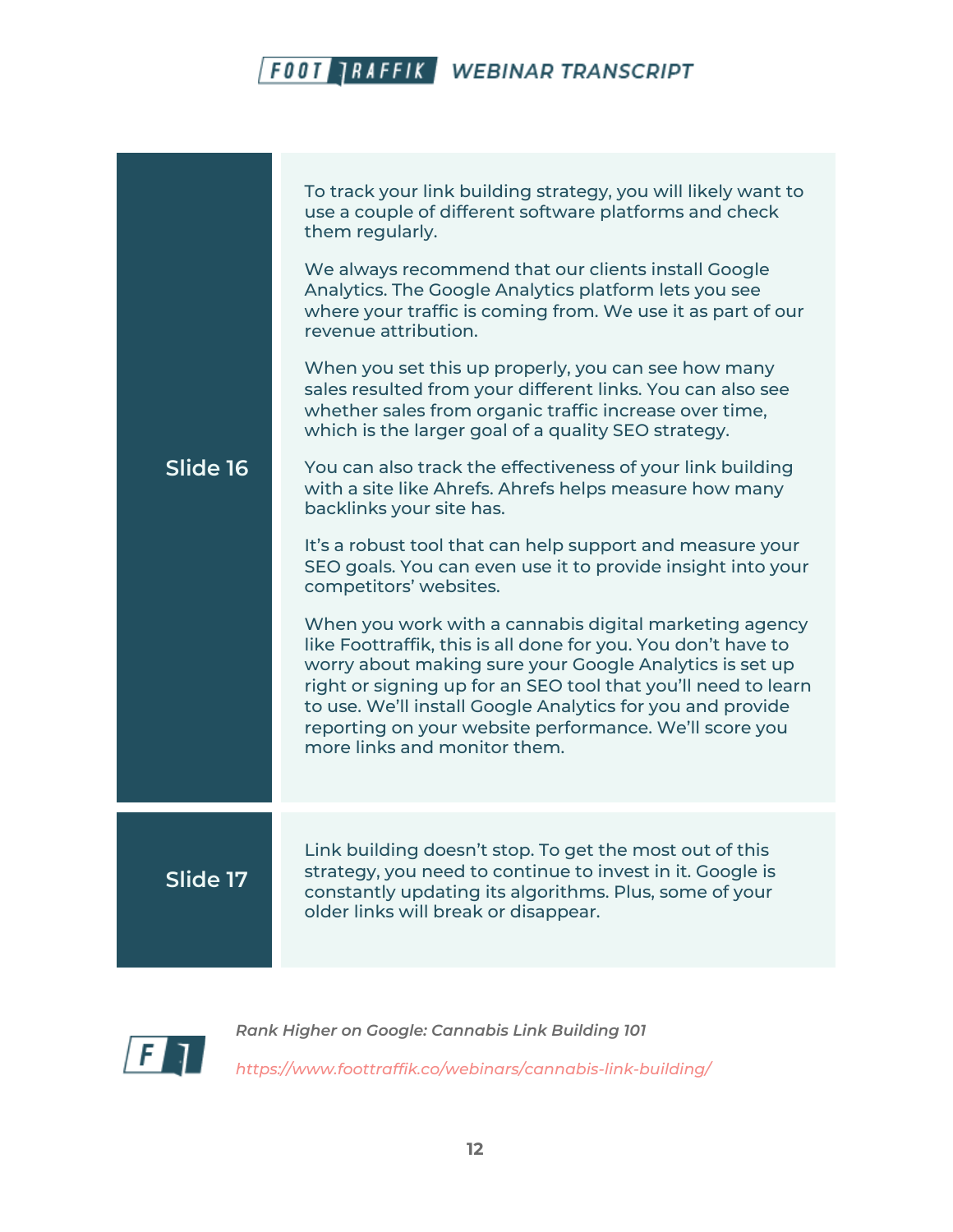|          | Just like SEO, link building is an iterative process. Success<br>happens over time and to see results, you'll want to keep<br>getting quality links.<br>The first few months that you engage in SEO, it's all about<br>getting things set up and tracking. You can expect to see<br>the results of your hard work in about 6 months.<br>This all depends on your market though, so be sure to<br>give us a call to learn more about what this would mean<br>for your particular dispensary.                                                                                                                     |
|----------|-----------------------------------------------------------------------------------------------------------------------------------------------------------------------------------------------------------------------------------------------------------------------------------------------------------------------------------------------------------------------------------------------------------------------------------------------------------------------------------------------------------------------------------------------------------------------------------------------------------------|
| Slide 18 | If you're ready to implement a strategy that you know will<br>work, let's talk. I want to get you set up with our special<br>SEO deal that includes link building.<br>If you sign up for a three-month SEO package before<br>December 15th, we'll give you 20% off your first month.<br>We can truly cater this service to your business, so if you<br>have questions or particular concerns about your website<br>performance, schedule a call at foottraffik.me/call and<br>let's go over them. Once we know the issues you're facing,<br>we can help you create a plan to address them and<br>overcome them. |
| Slide 19 | Questions<br>How much does link building impact SEO?<br>We can't know the exact impact because Google doesn't<br>share that information, but research by SEO agencies                                                                                                                                                                                                                                                                                                                                                                                                                                           |